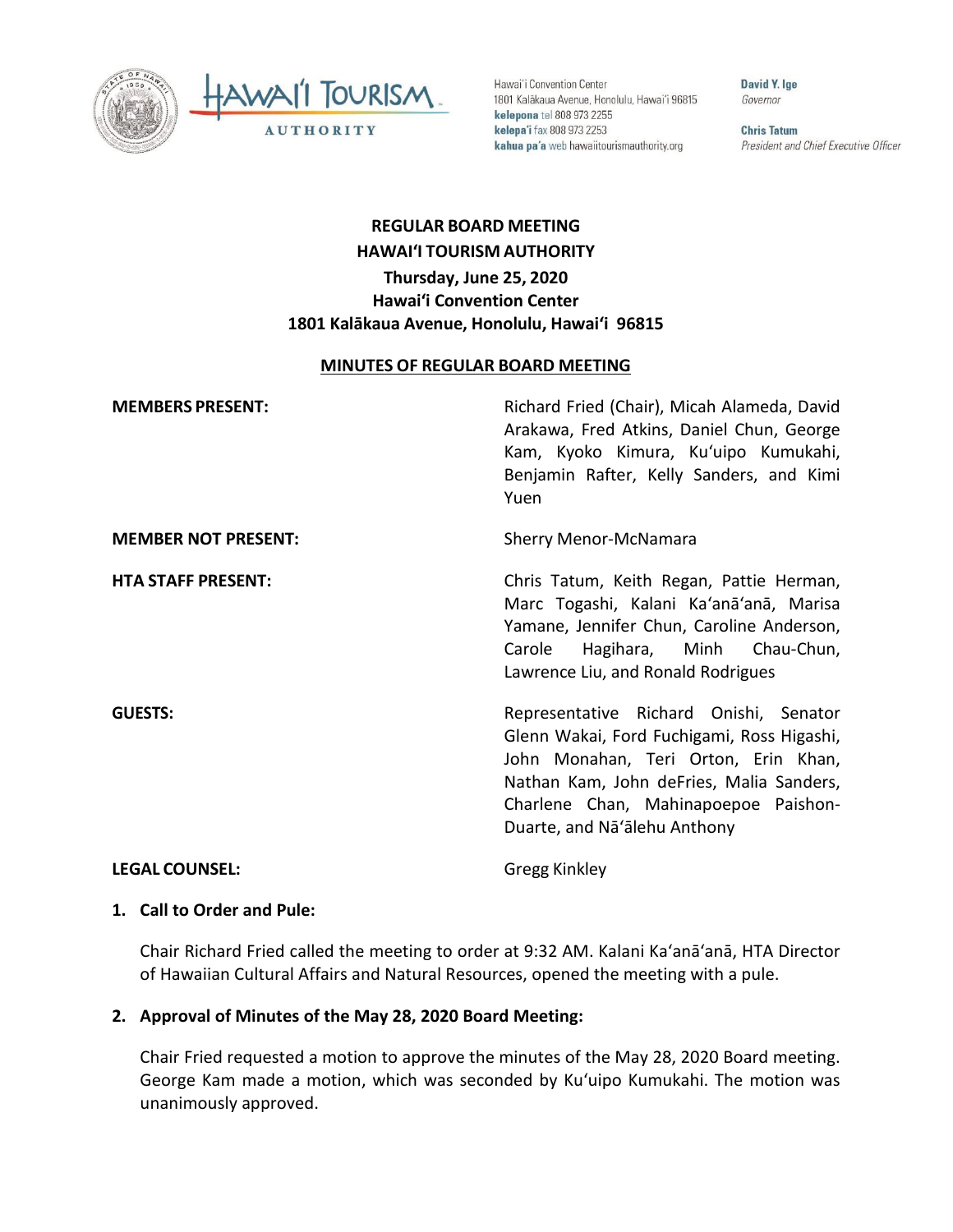### **3. Report of Permitted Interactions at an Informational Meeting or Presentation Not Organized by the Board under HRS section 92-2.5(c):**

Chair Fried asked the Board whether there were any permitted interactions to report, and there were none.

#### **4. Report of the CEO Relating to Staff's Implementation of HTA's Programs during May 2020:**

Chair Fried recognized Chris Tatum, HTA President and CEO, to present his report. Mr. Tatum reported that he has remained involved with the House Select Committee on COVID-19 and chairs the Tourism sub-committee. He added that he, together with Keith Regan, HTA Chief Administrative Officer, and the HTA team, has continued to participate in Governor David Ige's COVID-19 recovery task force in partnership with the Department of Health (DOH) and the Department of Transportation (DOT). Mr. Tatum noted that he has continued to communicate with the visitor industry and has coordinated meetings between industry leaders and government officials. He said Gov. Ige issued his 14-day quarantine order back on March 22nd, and it has been an unprecedented time. The quarantine needed to be enforced without infringing on people's rights to make Hawaiʻi a safe place. Mr. Tatum commended Mr. Regan and DOT for their work at the airports. He noted that CNBC has described Hawaiʻi as having been the most successful state in regard to maintaining a low infection rate. Mr. Tatum said HTA was also asked to manage the call center for contact tracing. He added that the call center has made over 80,000 calls. Mr. Tatum commended John Monahan, President and CEO of HVCB, and HVCB for their efforts. He praised the HTA team and commended Jennifer Chun, HTA Director of Tourism Research, who worked seven days a week without complaint. He added that Ms. Chun collected data and released daily arrival reports when such data would normally be released in a monthly report. Mr. Tatum commended Marissa Yamane, HTA Director of Communications and Public Relations. He also commended Barbara Okamoto, Senior Vice President of Customer Relationship Marketing for HVCB, who manages the 80-member call center, and noted that was not the position for which she was hired. Mr. Tatum said the call center operated seven days a week, assisted with the enforcement of the 14-day quarantine, and showed visitors that their well-being was important to the state of Hawaiʻi. Mr. Regan added that DOT provided twenty volunteers for the call center. Ms. Chun then added that the Hawaiʻi County Civil Defense and Maui County Police Department also provided volunteers. Mr. Tatum said Hawaiʻi's mitigation efforts may not be perfect, but they are clearly the best. He noted that Mr. Regan and DOT have been working on digital arrival forms and that data will be valuable to DOH. Mr. Tatum added that there is a first class group of people in Hawaiʻi's government, and the results have been phenomenal. Chair Fried shared that he saw an article in Politico that described Hawaiʻi as a rare COVID-19 success story.

### **5. Presentation by HTA and the Hawaiʻi State Department of Transportation on the Current 14-day Quarantine for Arriving Passengers at Hawaiʻi's Airports:**

Chair Fried recognized Ford Fuchigami, Administrative Services Officer for DOT, Airports Division, to present on the visitor arrival procedures at the airport. Mr. Fuchigami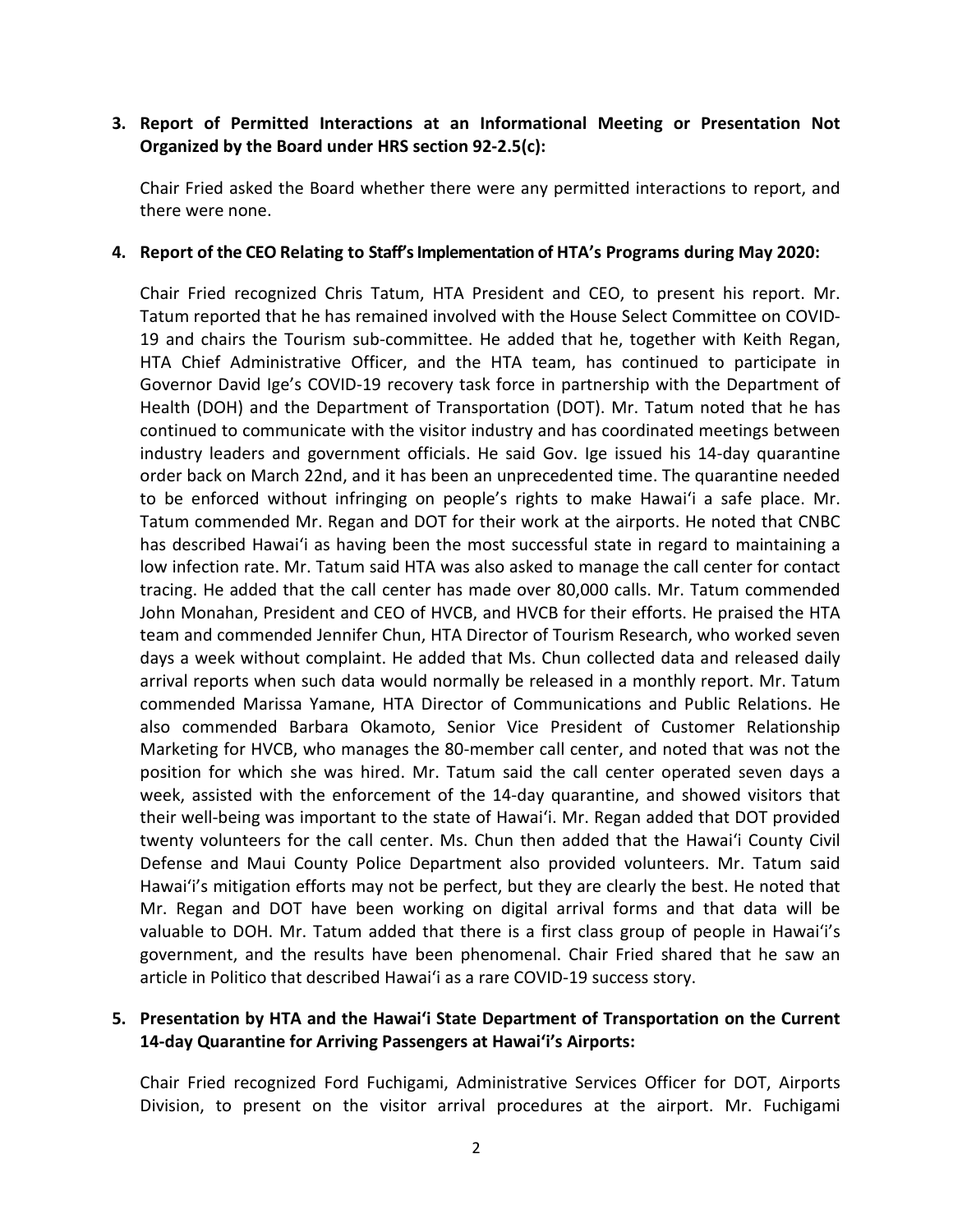commended his staff for their efforts and said open communication is the most critical thing moving forward. Mr. Fuchigami said passengers first have their temperature taken and anyone who registers a temperature of 100.4 degrees or higher will undergo secondary medical screening, where a contract paramedic will take an oral temperature to ensure the reading is accurate. The passenger will then answer a series of questions called a clinical evaluation. Mr. Fuchigami said that after the clinical evaluation, the passenger is offered a swab test, which is turned over to DOH. He said that if the passenger tests positive, DOH will notify DOT to begin the contact tracing process. He noted that there are a number of exceptions to the 14-day quarantine, including those with a military ID, because the federal government has its own protocol. Mr. Fuchigami added that under state statute, federal government employees are not exempt from the 14-day quarantine.

Mr. Fuchigami discussed how the Order for Self-Quarantine form has evolved over time to address different challenges. He commended the airline industry for their support. Mr. Fuchigami noted that the screening process has evolved into a law enforcement process. He said the passenger's contact information is the most important thing they look for. Mr. Fuchigami noted that screeners at the airport use a mobile app to verify that the contact information is valid. He added that if a passenger does not have valid contact information, that person cannot leave the airport. He said either the passenger returns to where they came from or is arrested. Mr. Fuchigami noted that members of the National Guard, police officers, or sheriffs are present to protect the staff in the event of confrontations with passengers. He added that the screeners will check the return flight information against the number of nights on the hotel reservation. Mr. Fuchigami said the health screeners call the hotel provided on the health form to verify that the passenger has a valid reservation at the hotel. If that information does not match, the passenger cannot leave the airport without extending their hotel reservation or adjusting their return flight.

Mr. Fuchigami then discussed the procedures for interisland departures. He said a member of the National Guard takes the traveler's temperature. Mr. Fuchigami shared that on "Commuter Mondays," there are about 600 construction workers traveling to their respective neighbor island worksites within a one-hour window and explained the challenges associated with that high volume of travelers. He said it is very difficult to manage operationally and requires three TSA lanes and a separate queuing area. He commended the coordination between Hawaiian Airlines and DOT staff. Mr. Fuchigami discussed the interisland departure form. He played a YouTube video of the domestic visitor arrival process.

Mr. Fuchigami then discussed the pilot program for the integrated thermal scanner and facial recognition tracking system. He said the final bids for the pilot program are due Friday, June 26th. He explained that the facial image is only held for thirty minutes and then permanently deleted, though the ACLU considers it an invasion of privacy. The images are only used to ensure that individuals with elevated temperatures are stopped before leaving the airport. Mr. Fuchigami added that individuals are not asked to remove their hats, glasses, or face masks. He said DOT initiated this program back in early March with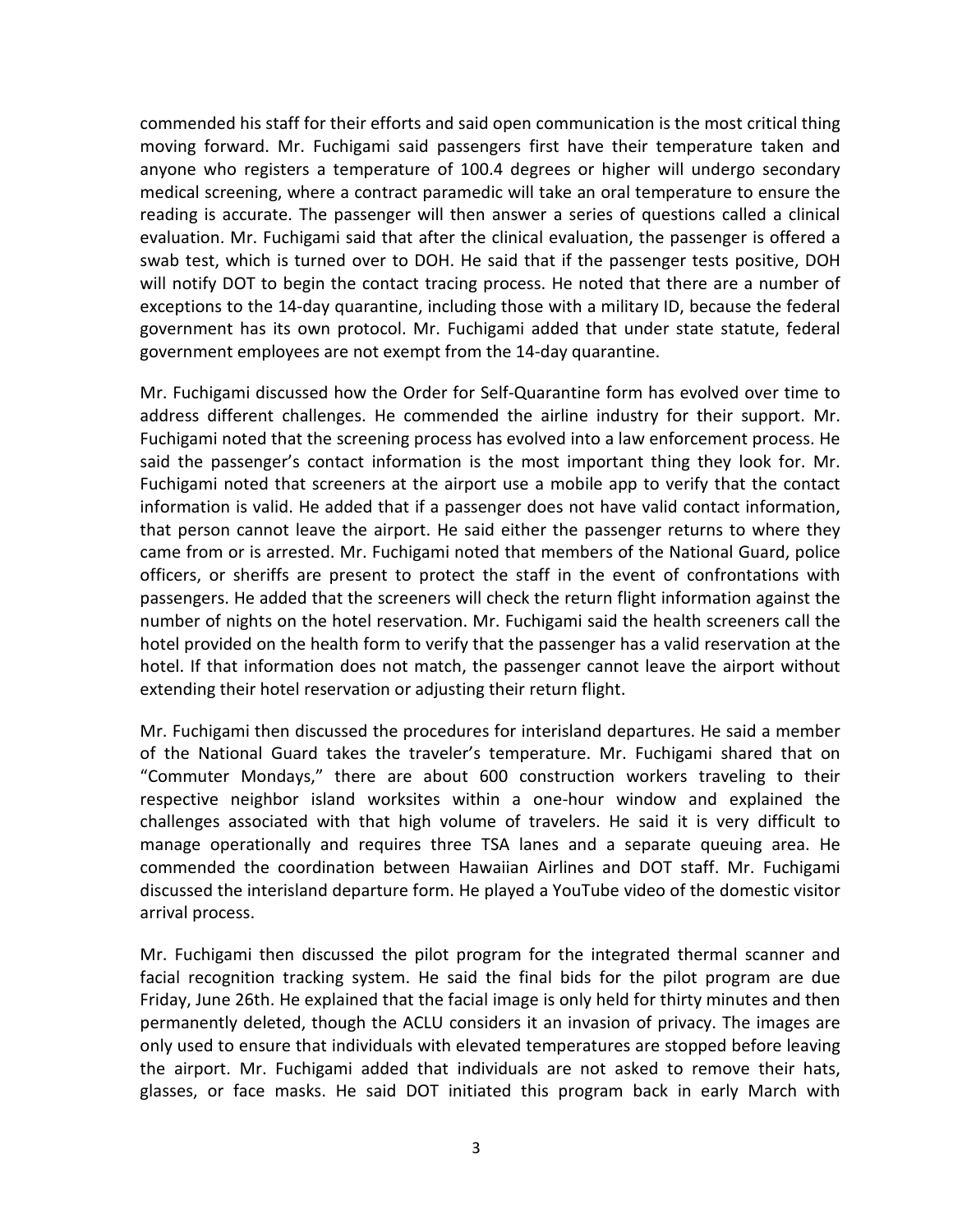anticipated completion and installation of all cameras in Honolulu, Kona, Hilo, Kahului, and Līhuʻe airports by December 31, 2020. Mr. Fuchigami noted that the technology is not limited to just COVID-19, but can identify anyone with a fever in the event of any type of future viral outbreak. He added that the situation at the airports has been challenging and commended his staff for rising to meet the challenge. He said DOT and DOH will be working as a single unit moving forward and that no other state airport system does what DOT and DOH are doing.

David Arakawa asked what HTA can do to support DOT in the future. Mr. Fuchigami responded that HTA can continue to support DOT with communications, disseminating information, and directing visitors to DOT's website which has all of the travel protocol. Mr. Arakawa suggested that HTA post the DOT forms, videos, and protocol on HTA's website. Mr. Regan replied that HTA continues to be a partner with DOT and DOH and much of that information is already on HTA's website thanks to Ms. Yamane and her team. Mr. Regan added that it is critical that this information is effectively communicated, and HTA will continue to partner with DOT in this manner. Mr. Arakawa asked if DOT would be open to expedited procedures for other industries in addition to construction. Mr. Fuchigami responded that he has been in discussion with the City and County of Honolulu about expediting their workers. He noted that the construction industry jumped to the top of the list of expedited procedures because of Commuter Mondays. Mr. Fuchigami said the challenge is directing the general public to the DOT website. Daniel Chun noted that, in terms of communication, most travelers look to their airline for that information. Mr. Chun suggested that DOT and DOH work to provide the airline industry with the procedures, videos, and forms so that they can post this information on their websites.

Chair Fried asked Mr. Fuchigami to confirm whether the facial recognition images are only retained for thirty minutes. Mr. Fuchigami responded that the images are automatically deleted after thirty minutes. Chair Fried asked what concerns the ACLU. Mr. Fuchigami speculated that it is because specific information pertaining to the program has not been widely shared, and people automatically assume DOT will keep the images and disseminate them to law enforcement agencies. Chair Fried replied that he will suggest to Joshua Wisch, Executive Director of ACLU Hawaiʻi, to reach out to Mr. Fuchigami or Ross Higashi, Deputy Director of DOT, Airports Division. Mr. Fuchigami said ACLU submitted a FOIA request, but they are requesting information on a system that DOT may not even select. Fred Atkins asked on average, how many people need to undergo secondary screening, and of those people, how many test positive for COVID-19. Mr. Fuchigami responded that it is very minimal, and all of that data has been provided to DOH. He then shared an anecdote about a difficult case concerning an asymptomatic individual and noted that asymptomatic people are very difficult to catch. Mr. Tatum said that if the message is not communicated about needing a pre-test to come to Hawaiʻi, the state will be overwhelmed because Hawaiʻi does not have the capacity to test incoming travelers. Mr. Fuchigami responded that he believes Hawaiʻi should be prepared to test incoming travelers. He added that Hawaiʻi only has the capacity to test about 3,000 people per day. Mr. Tatum replied that there are four to five weeks to spread the message that visitors need a pre-test to avoid the 14-day quarantine.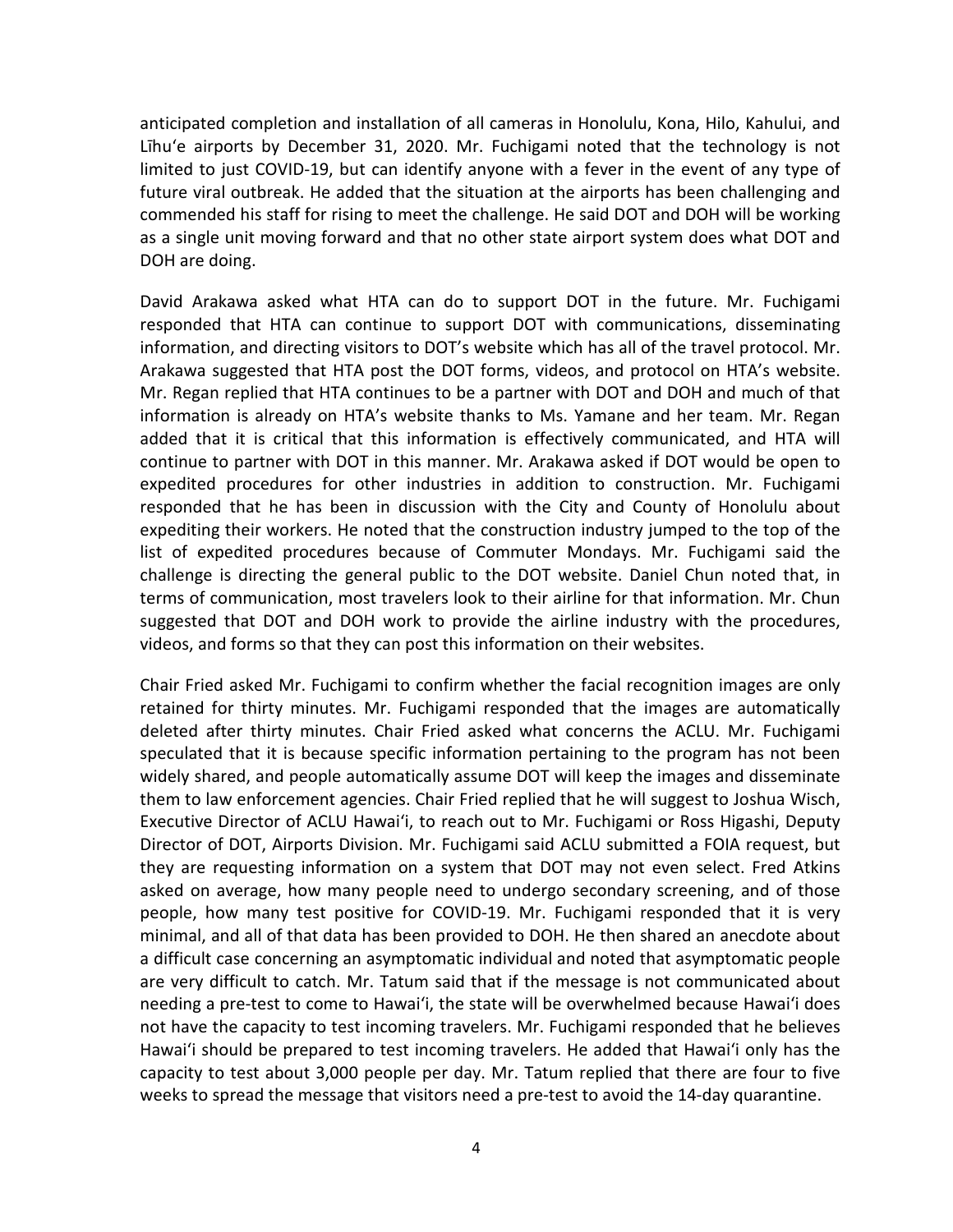Micah Alameda shared that his experience in Hilo Airport was positive. He noted, however, that there was one difficult person who was saying that the health screening forms violated her HIPAA rights. Mr. Alameda asked how often these confrontations occur. Mr. Fuchigami responded that it happens every day and shared a number of examples. He added that DOT tries to protect its staff as much as possible. Chair Fried asked what happens if a traveler refuses to sign the health forms. Mr. Fuchigami responded any individuals who refuse to sign the health forms cannot fly. Chair Fried added that he believes everyone is in agreement with Mr. Fuchigami that Hawaiʻi needs testing for asymptomatic people.

Chair Fried recognized Mr. Regan to discuss HTA's involvement in COVID-19 mitigation efforts. Mr. Regan said the Hawaiʻi Emergency Management Agency (HIEMA) had asked HTA to help support the state's COVID-19 mitigation efforts. He noted that HTA's direct support includes form scanning, database management, data distribution, managing the call center, and providing some of the equipment involved in these processes. Mr. Regan commended Mr. Fuchigami and his team. He noted that HTA has supported DOT with contract staff in the screening, verification, call center, and scanning processes. Mr. Regan thanked DOT for providing the facility for the scanning center and noted that the contract staff work seven days a week to put the information into the database. He said it is a labor intensive process in which the forms are scanned manually and individually verified to ensure the fields are filled correctly. Mr. Regan noted that there are thousands of forms per day and each form takes about thirty to sixty seconds to process.

Mr. Regan then discussed the database used to manage this information. He said at first, they were using Microsoft Excel to capture the data and disseminate it to HTA's partners. However, he explained that process was not scalable and so the database was moved to the Esri software platform. Mr. Regan noted that Esri is a major player in emergency management, and the software is already utilized by state agencies and the counties. He explained how Esri works and how it utilizes the collected data for mapping and contact tracing. Mr. Regan said the maps and data are available to law enforcement and law enforcement dispatch centers to better enforce the 14-day quarantine. He noted that Esri also supports call center operations. Mr. Regan commended the call center team and added that there are over eighty professional, customer service-oriented agents that staff the call center seven days a week. He also commended Mr. Ka'anā'anā for creating a virtual PDF system so that equipment did not need to be purchased for the call center and the call center staff can use their own personal devices. Mr. Regan said collaborative partnerships have been essential, and HTA has ensured that the data is being shared efficiently with various stakeholders so they can execute their quarantine enforcement functions.

Chair Fried said in addition to the statewide totals, it would be good to know where individual clusters occur because individuals can then be more sensitive should clusters arise in their local communities. Mr. Regan responded that DOH and HIEMA is utilizing Esri to communicate where aggregate cases occur by district or zip code.

Kimi Yuen asked whether pre-testing data will be included in the database so that law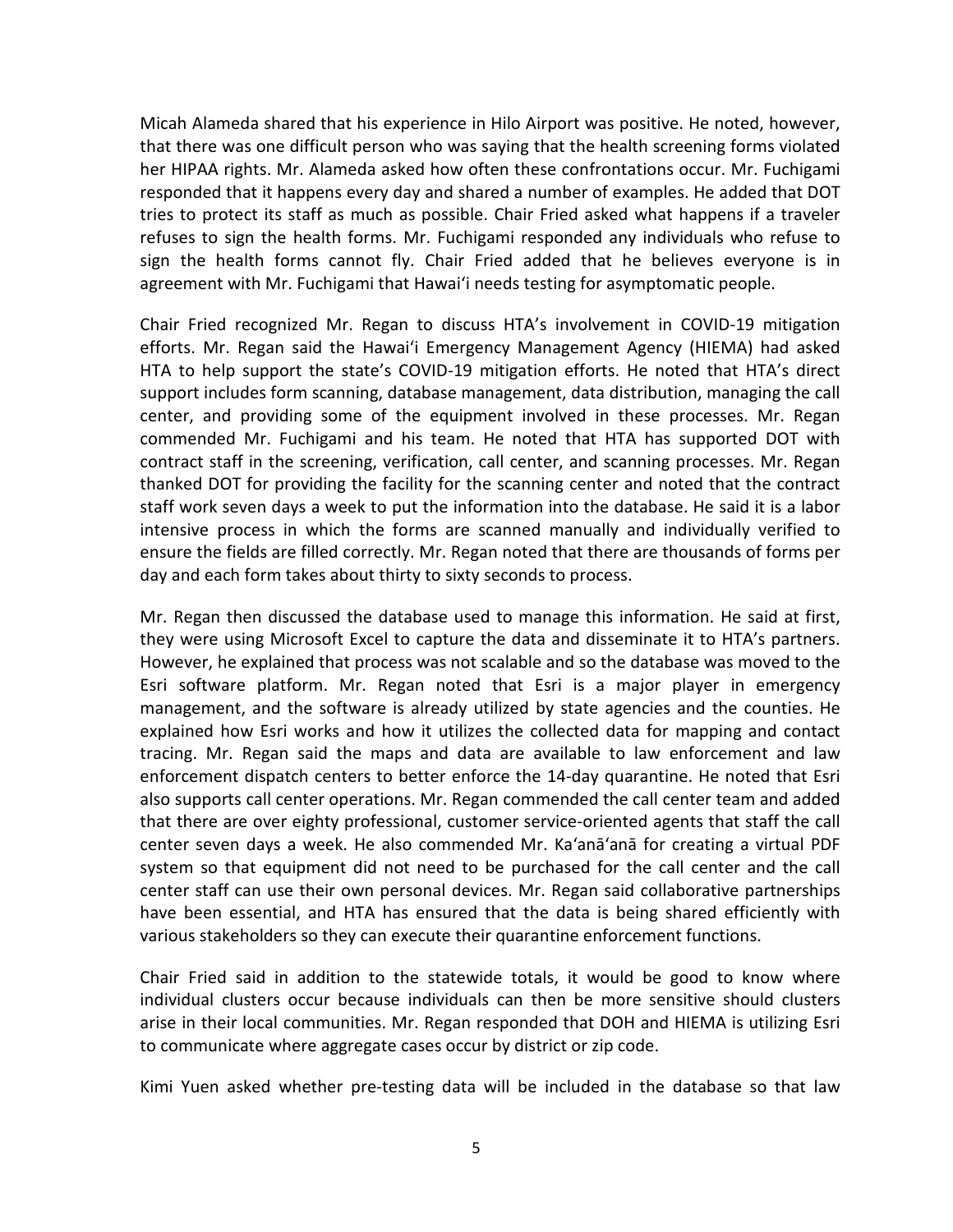enforcement will be aware of who has done the pre-test and who needs to be in quarantine. Ms. Yuen also asked how a pre-test is verified. Mr. Regan responded that HTA is supporting DOT and DOH in the development of a digital form. He said the interisland form has been created and will be the launching point for the creation of a domestic and international digital form. Mr. Regan noted that the Esri software is flexible so data from the digital form can easily be added to the software. Mr. Fuchigami noted that travelers who are pre-tested must have a pre-test certification, and law enforcement will only receive information concerning travelers that are subject to the 14-day quarantine. Ms. Yuen asked if there is a way to automate this process. For example, can the certification be uploaded while a passenger is checking in for their flight? Mr. Fuchigami responded that they are working on a program similar to one implemented in Australia. In Australia, people who pay a fee and submit an application are then issued a "passport" that is scanned as the traveler deplanes. He noted that if any information is missing, the passenger will be required to undergo a screening process. Mr. Fuchigami added that DOT is also working on pre-arrival check points similar to a TSA checkpoint.

Mr. Atkins asked if HTA is granted the \$3.3 million CARES reimbursement, will HTA continue to invest into this program, or will HTA step away from this program. Mr. Regan responded that HTA wants to support DOT in this process, but at some point, HTA will need to step away from it. He added that when the visitor arrivals begin to scale upwards, HTA does not have the resources to continue providing support. Mr. Regan noted that HTA is meeting with DOH about the transition process. Mr. Atkins said HTA has done an amazing job of removing the kinks from this process, but for it to be a smooth transition to DOH, the transition needs to occur before the reopening date. Mr. Tatum said it will be a DOH function moving forward. Representative Richard Onishi said there are two funding mechanisms in play for this program. The first is the allocation of \$9 million of CARES money to DOT for the set-up of the equipment. The other is bill HB2502, which empowers DOH to take control of the program with CARES funding to hire staff and provide ongoing operational support. Rep. Onishi added that the hope is to have that settled by the end of the legislative session on July 10th. Mr. Regan noted that this has been a huge team effort.

# **6. Presentation and Adoption of the ʻĀina Aloha Economic Futures Declaration and of their 4-Step Process of Taking Action to Bring to Life a Resilient Economy Through our Core Value of ʻĀina Aloha - a Deep and Abiding Love for Hawaiʻi's Communities and Natural Environment:**

Chair Fried recognized Mahinapoepoe Paishon-Duarte and Nāʻālehu Anthony to present the ʻĀina Aloha Economic Futures Declaration (ʻĀina Aloha). Mr. Anthony said that many of the values serving as the foundation of ʻĀina Aloha are based on their collective experiences as crew members of the Hōkūleʻa and other canoes. He shared a Hawaiian saying, "He waʻa he moku, he moku he waʻa," which translates to "the canoe is an island, and the island is a canoe." Mr. Anthony noted that the community has been tested time and time again and each time, the community has stood up to meet those challenges and has moved forward towards the right destination. He said the decisions being made in the coming months will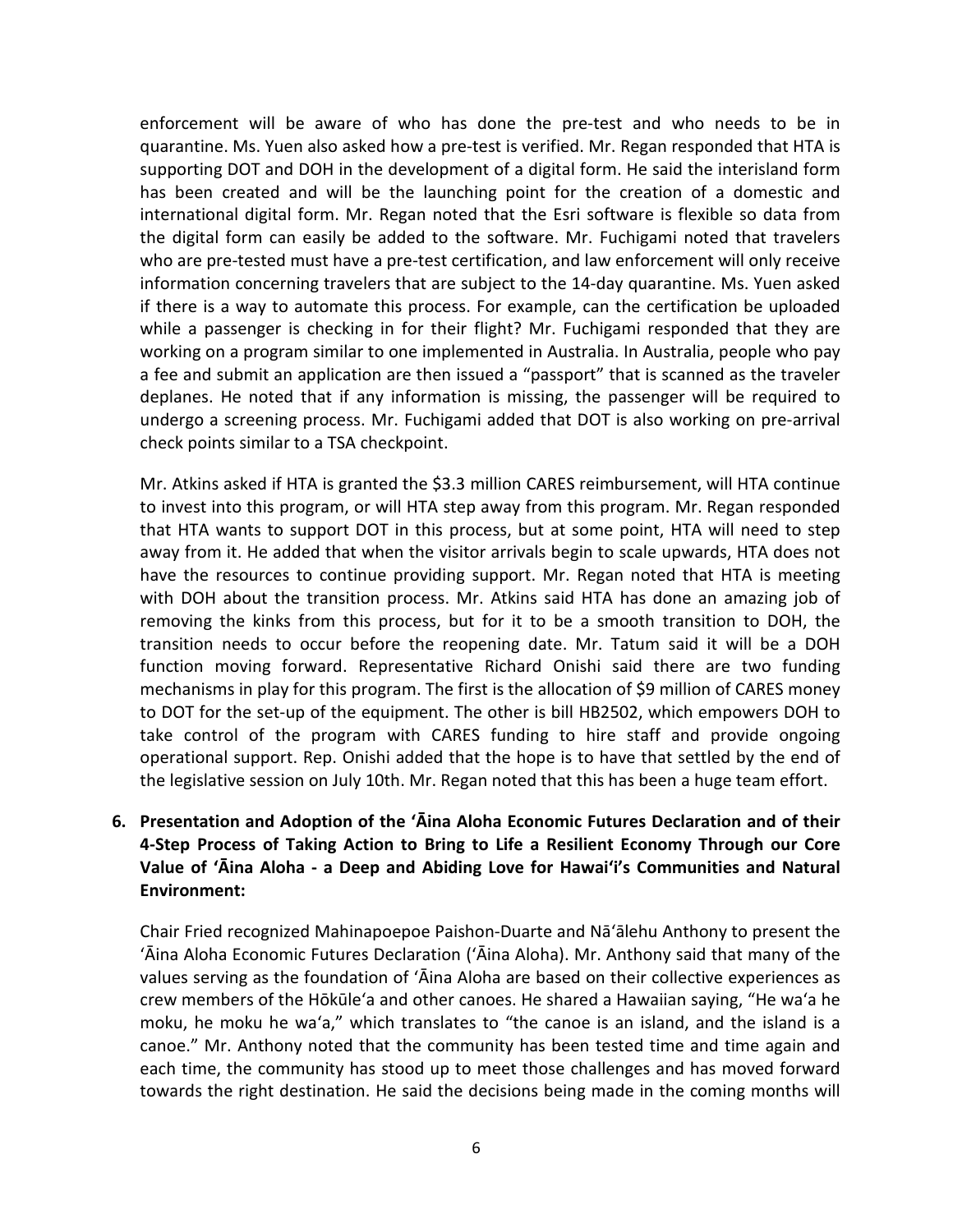have major consequences in the present and in the future. He added that there are common values that unify Hawaiʻi as a state. Mr. Anthony shared the four guiding principles that are grounded in Hawaiʻi's shared values: (1) ʻĀina Aloha, developing economic strategies that prioritize the kuleana to steward Hawaiʻi's precious natural resources, (2) ʻŌpū Aliʻi, choosing leaders who understand that the privilege to lead is dependent on those they serve, (3) ʻImi ʻOi Kelakela, being driven by creativity and innovation that enhances the people's way of life, and (4) Hoʻokipa, managing Hawaiʻi's resources in a way that allows the people to fulfill their roles as hosts.

Ms. Paishon-Duarte said unprecedented times call for unprecedented leadership. She noted that many of the shared values and guiding principles of ʻĀina Aloha are present in the HTA 5-Year Strategic Plan. Ms. Paishon-Duarte described the Four-Step Community Engagement process. The first step, "Declaration of Support" outlines ʻĀina Aloha's core values. She noted that after the declaration was published in May, there were 800 signatories in the first two weeks, and the number of signatories has increased to over 1,500. The second step, Huliau Action Agenda, provides concrete, actionable initiatives to rebuild Hawaiʻi's economy, which has received over 200 responses with suggested changes and over 400 additional signatories. In the third step, the goal is to create a round table for cross-sector collaboration where people can share their manaʻo. Ms. Paishon-Duarte said ʻĀina Aloha has created a self-assessment tool to help guide the alignment of businesses, educators, industry leaders, etc. with ʻĀina Aloha's principles and values. The fourth step is to invite the community to engage with ʻĀina Aloha in online workshops, and Ms. Paishon-Duarte said the vision is to have community-generated proposals that articulate immediate, midterm, and long-term action and initiatives through strategic and coordinated effort. She said they would like share these proposals broadly with Gov. Ige, the Legislature, and other community stakeholders. Ms. Paishon-Duarte shared that when there is a communitycreated vision for Hawaiʻi's economy and an empowered leadership held accountable to that vision, Hawaiʻi's economic resilience will be reset, renewed, and strengthened by rebalancing relationships between the people and the ʻāina through shared values.

Chair Fried said ʻĀina Aloha's core values are aligned with HTA's Four Pillars and expects Ms. Paishon-Duarte to be approved to serve on the selection committee for HTA's next President and CEO. Mr. Tatum asked what results will be released tomorrow. Ms. Paishon-Duarte responded that ʻĀina Aloha is releasing the self-assessment tool, which is a grading rubric that will score a proposal relative to ʻĀina Aloha's principles.

Mr. Atkins asked whether there has been input from the neighbor islands and whether there are any people from the neighbor islands on ʻĀina Aloha's board. Mr. Anthony responded that there are a number of people from Hawaiʻi Island on the board, and input has been received from all islands and Hawaiʻi residents living on the mainland.

Mr. Chun said he looked at the website, read the declaration and agenda, and watched the news conference, and noted that there is a lot of alignment with the HTA 5-Year Strategic Plan. He added that he likes the concept of creating a cross-sector round table to exchange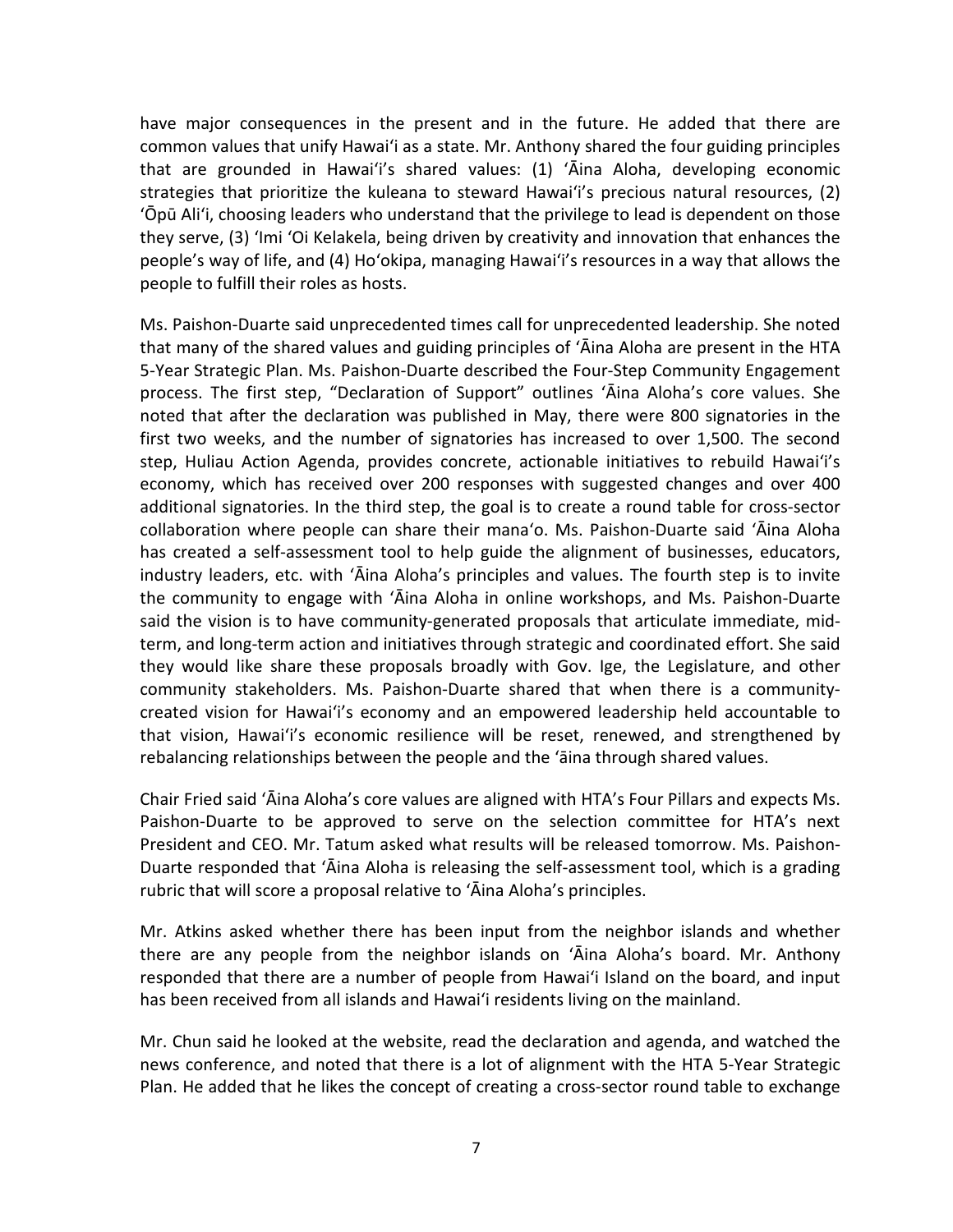ideas. Mr. Chun said this is an opportunity to bridge the gap between the visitor industry and the community.

Ms. Kumukahi thanked Ms. Paishon-Duarte, Mr. Anthony, and the other members of ʻĀina Aloha for their efforts and noted that ʻĀina Aloha is perfectly aligned with the HTA 5-Year Strategic Plan. Ms. Kumukahi noted that she has seen the people of Hawaiʻi coming together in this huliau ("changing times"), and that Hawaiʻi cannot return to what it was and can only move forward. Ms. Kumukahi noted that Hawaiʻi has a significant amount of resources. She discussed the Artisan to Entrepreneur Program and how there are many people in Hawaiʻi, whose artwork and products can be marketed to visitors. Ms. Kumukahi made a motion to adopt and support the ʻĀina Aloha Economic Futures Declaration, which was seconded by Mr. Kam. The motion was unanimously approved.

Chair Fried announced a break in the meeting at 11:23 AM. The meeting resumed at 11:38 AM.

## **7. Presentation and Discussion of Current Market Insights and Conditions in Hawai'i and Key Major Hawai'i Tourism Markets, Including the United States, Japan, Canada, Oceania, Other Asia, Europe, and Cruise:**

Chair Fried recognized Ms. Chun to discuss market insights and conditions. Ms. Chun reported that there are no market insight statistics for this month. She discussed the hotel statistics as contained in the Board packet and noted that hotel occupancy was down 65%, vacation rental supply was down 64.8%, and vacation rental demand was down 95.3%. She added that because of the pandemic, they have begun publishing destination indexes that track how visitors change their bookings and that track confirmed future bookings.

Kyoko Kimura asked why some vacation rentals are still in operation. Ms. Chun responded that she expected the supply to be very low, but their vendor thinks that perhaps people are still making them available on the booking websites.

Benjamin Rafter asked whether people are still booking vacation rentals despite the ban. Ms. Chun responded in the affirmative and said one of the functions of the call center is to pass any relevant information to the Office of Planning.

# **8. Report of the Marketing Standing Committee with the Committee's Recommendations to Support Various Marketing Proposals, for Discussion and Action by the Board:**

Chair Fried recognized Mr. Sanders to report on the June 24, 2020 Marketing Standing Committee meeting. Mr. Sanders reported that Jay Talwar, Senior Vice President and Chief Marketing Officer of HVCB, and Eric Takahata, Managing Director for Hawaiʻi Tourism Japan, presented on the marketing recovery campaigns for the mainland U.S. and Japan, respectively, Pattie Herman, HTA Vice President of Marketing and Product Development, discussed the highlights of the HTA Tourism Marketing Plan, Caroline Anderson, HTA Director of Community Enrichment, presented updates on the community engagement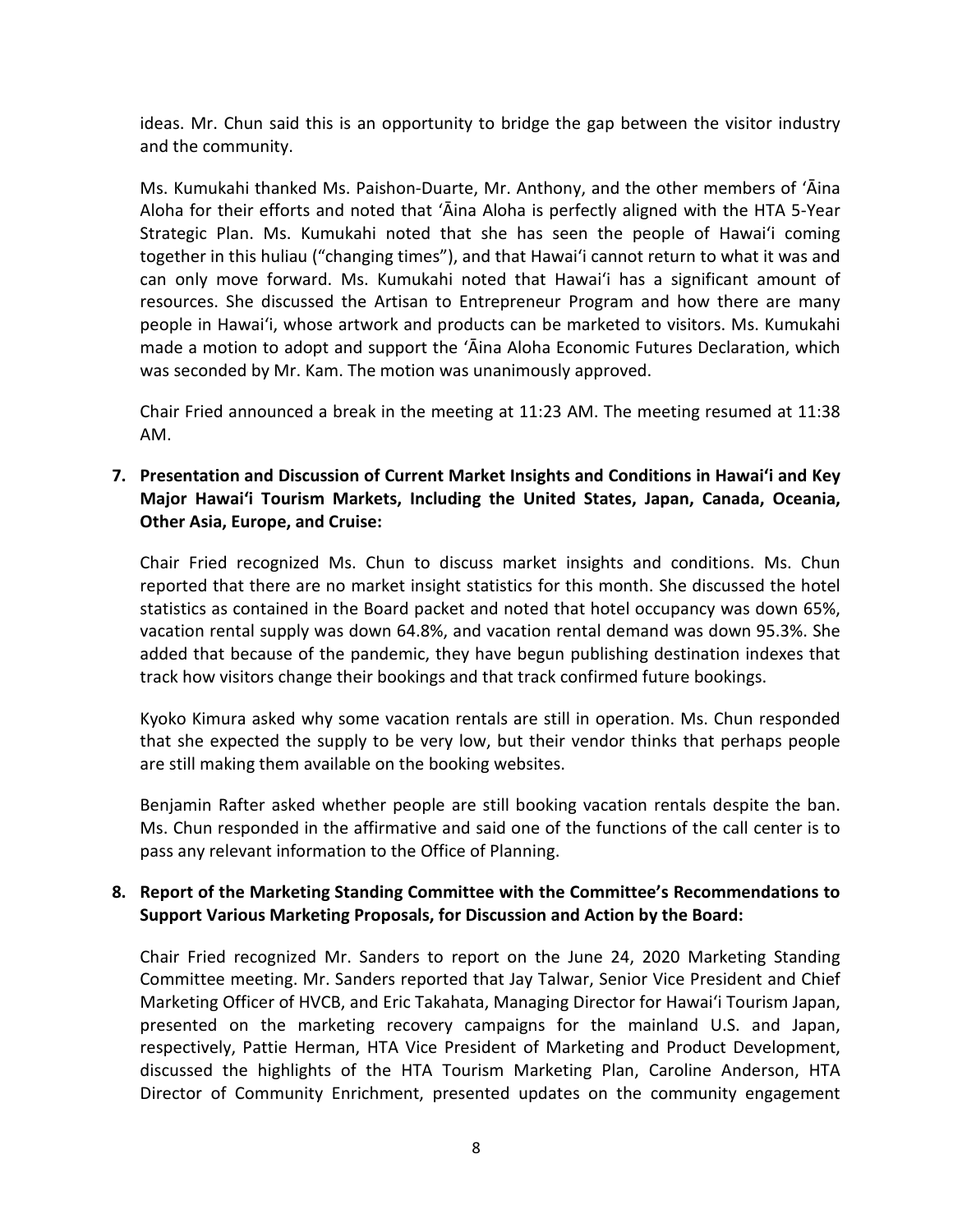plan, and Mr. Regan reviewed airport safety protocols.

### **9. Discussion and Approval of the Fiscal Year 2021 Budget for the Hawaiʻi Tourism Authority:**

Chair Fried recognized Mr. Regan to discuss the HTA FY 2020-2021 budget. Mr. Regan said the state notified HTA that it had made an error in regard to TAT revenues that HTA would receive. He noted that HTA will receive one month less of TAT funds, which amounts to \$6.5 million less. Mr. Regan added that by all indications, Gov. Ige will release the \$5 million in emergency funds requested by HTA so the FY 2020 budget has a \$1.5 million shortfall that needs to be addressed. He said once TAT allocations resume, they anticipate some of it will be allocated to HTA, though he expects the first allocations to go to DOH and DOT. Mr. Regan recommended that HTA be conservative throughout this process in the event HTA does not receive additional funding. He said the HTA team feels that they have the right budget to carry HTA through the end of the fiscal year. Mr. Regan added that hopefully the economy will have recovered by the following fiscal year, and TAT distributions will resume.

Mr. Kam asked whether the \$3.3 million CARES reimbursement is included in the budget. Mr. Tatum responded that the decision today is to identify and remove \$1.5 million from the budget to cover the shortfall. He added that the possible \$3.3 million reimbursement and any new TAT allocations are not accounted for in the budget.

Mr. Regan noted that there are certain line items in the budget mandated by statute, and he identified them as contained in the Board packet. Mr. Atkins said that after the meeting with Gov. Ige, it does not appear that Japan is going to open anytime soon because travelers will be quarantined for 14 days when they return to Japan. Mr. Atkins said opening in August has to be in the equation, and noted that HVCB and HTJ requested more funding for their recovery marketing campaigns for the remainder of the calendar year. Mr. Atkins said the question is which programs need to start at the beginning of the fiscal year and which programs can hold off until later in the fiscal year.

Mr. Regan said he had asked Ms. Anderson if the counties will be ready to spend all \$700,000 of the funds allocated for implementation of their recovery action plans immediately or if the money can be phased in and distributed in increments. Mr. Regan said he believes that HTA will know within six months whether its reimbursement request will be approved. He noted that HTA is also applying for FEMA reimbursement. Mr. Regan said the question is whether there are some programs that can be revisited and supported later in the fiscal year if and/or when additional funds become available to HTA. He noted that they have also discussed applying for EPA grants to support HTA's functions. Mr. Kam responded that HTA needs enough funding for its marketing initiatives to ensure that Hawaiʻi comes out of the gates strong when it reopens. Mr. Regan replied that HTA has been in discussions with HVCB, HTJ, and its other marketing contractors about how to adjust and move forward in this COVID-19 environment. Mr. Tatum said it is safe to assume that HTA will receive the \$5 million in emergency funds, and the Board needs to decide where to adjust the budget to address the \$1.5 million shortfall. He added that if the Board wants to supplement the funding for HVCB and HTJ, the Board needs to find those funds in the budget and evaluate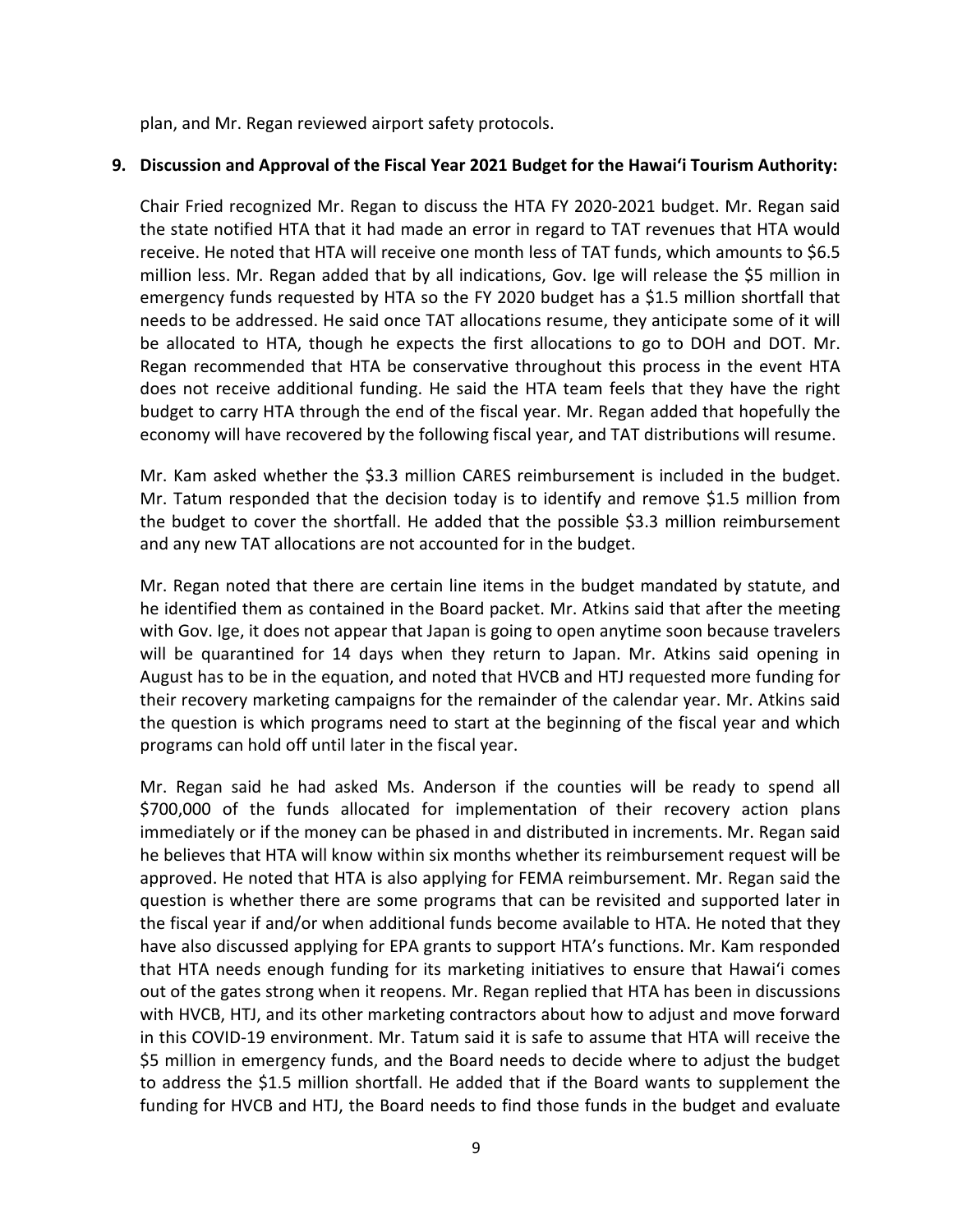the risk of investing that money upfront in the hope TAT allocations resume later in the fiscal year. However, Mr. Tatum said he cannot predict if that will occur. He noted that with the 14-day quarantine and the pre-test program, he doubted whether Hawaiʻi's ability to generate business will initially be strong. Mr. Atkins asked if Mr. Tatum and Mr. Regan are considering percentage cuts across the board or eliminating specific programs. Mr. Atkins said he would like to hear from Perpetuating Hawaiian Culture and Natural Resources as to which programs need to commence in July and August. Mr. Tatum responded that when they created the original budget, the team went line-by-line and discussed which programs could be scaled back. He noted that the Perpetuating Hawaiian Culture and Natural Resources budgets went through multiple iterations to get to where they are now, and that Mr. Ka'anā'anā feels strongly about investing in these areas.

Ms. Kimura asked about possibly decreasing the Crisis Management budget. Mr. Regan responded that basically every program in the Safety and Security budget, like the Lifeguard program and ocean safety videos, has been removed. He noted that in the event of a hurricane or tsunami, HTA would have no money or resources to respond to that crisis if the Crisis Management budget is cut. Mr. Regan added that the Board can take money from that category with the intention of returning funds if TAT allocations resume. Mr. Rafter asked about the possibility of cutting funds from the Visitors Aloha Society of Hawaiʻi (VASH) program, and whether VASH would require the same amount of funding with only half of the normal amount of visitors. Mr. Regan responded that Oʻahu uses most of the \$600,000 in funding. He added that if the Board decides to halve the VASH budget, he will notify the programs that their budgets have been cut. Chair Fried said Jessica Lani Rich, President and CEO of VASH, spent a lot of time and money on the cult issue on Hawaiʻi Island, and she used VASH funds to send the 25 cult members back to Los Angeles. He added that there still may be a need for such repatriation, especially if travelers come to Hawaiʻi without a pre-test.

Mr. Ka'anā'anā presented an overview of the budget allocation for Perpetuating Hawaiian Culture. Mr. Ka'anā'anā said the guiding principles will be to strengthen the relationship between the industry and the community, strive to nurture Hawaiian culture by creating visitor experiences, activities, and marketing programs that are respectful and accurate, and support practitioners that perpetuate Hawaiian culture. He noted that there will be a stronger emphasis this fiscal year on creating visitor experiences, activities, and marketing programs that are respectful and accurate. Mr. Ka'anā'anā added that HTA will continue to fulfill its statutory mandate to place an increased emphasis on normalizing usage of the Hawaiian language. He said HTA will strengthen its partnerships with organizations like the Office of Hawaiian Affairs and the Council for Native Hawaiian Advancement. Mr. Ka'anā'anā said HTA will emphasize community economic development and support for small businesses and artisans to take the economic benefits of tourism and spread it more broadly. Mr. Ka'anā'anā said he would like to continue supporting the digitizing of Hawaiian language newspapers and the creation of Hawaiian digital media content. Mr. Ka'anā'anā then presented an overview of the budget allocation for Natural Resources. He said the guiding principles for natural resources are to support and amplify conservation and natural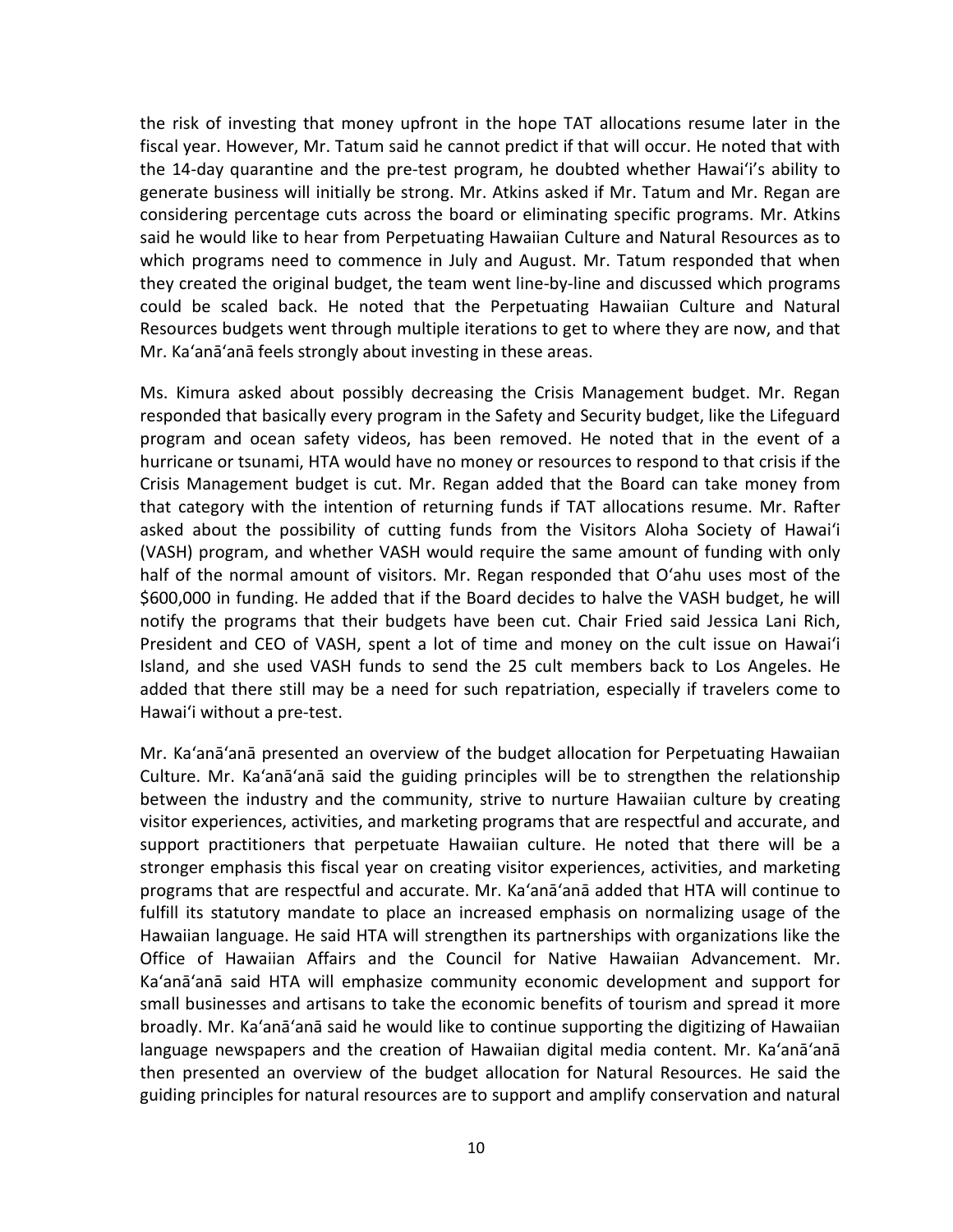resource management, and to engage in active education and management strategies. Mr. Ka'anā'anā noted that in the past, HTA invested heavily into passive programs, but that alone is not enough. He said they will continue to look to engage in more active strategies that will educate and encourage more pono travelers. Mr. Ka'anā'anā said that if HTA's marketing strategies continue to emphasize Hawaiʻi's natural resources, HTA needs to reinvest into those natural resources to ensure those natural resources are there for residents and for enriching the visitor experience. Mr. Ka'anā'anā noted that HTA will continue to support programs in collaboration with the Department of Land and Natural Resources (DLNR) and certification programs like the Sustainable Tourism Association of Hawaiʻi and the Hawaiʻi Green Business Program.

Mr. Arakawa asked whether there are ways HTA can have a closer relationship with those organizations by, for example, having HTA staff or people from the visitor industry on their boards or steering committees. Mr. Ka'anā'anā responded that he has invited industry leaders to get involved and build that soft influence without opening the checkbook. Mr. Ka'anā'anā added that community-based nonprofits feel empowered and connected to the visitor industry as an HTA funding awardee. Mr. Arakawa said HTA can be the connector between these awardees and organizations like the Hawaiʻi Lodging and Tourism Association and the Waikīkī Improvement Association.

Chair Fried said he was surprised to receive a request from the state auditor about the status of the implementation of the audit recommendations and asked Mr. Regan to explain. Mr. Regan responded that is a standard communication by the auditor, and HTA has prepared a draft response to the auditor that is being circulated internally.

Ms. Kimura asked if the Natural Resources budget can be reviewed if there is only a \$1 million statutory mandate for the budget. She added that DLNR has its own funding to support its programs. Mr. Regan responded that he would like to preserve the Natural Resources programs as much as possible because it is one of the Four Pillars that HTA has embraced as an organization. He added that the Crisis Management budget may be a better place to cut with the intention of returning funds later in the fiscal year. Mr. Ka'anā'anā said in HTA's collaborations with DLNR, DLNR has provided matching funds for programs. He advocated that as HTA encourages visitors to return to Hawaiʻi moving forward, the outdoor experiences that visitors are seeking need to be preserved. Ms. Kumukahi agreed with Mr. Ka'anā'anā and advocated for preserving the Natural Resources budget as is to ensure the environment is adequately cared for. Chair Fried agreed that the Crisis Management budget may be an appropriate place to cut because natural disasters are a state issue. Mr. Tatum seconded cutting from the Crisis Management and VASH budgets.

Ms. Yuen asked Mr. Tatum to discuss the Sports budget. Mr. Tatum responded that the PGA tournaments are based on a 4-year contract. He noted that the PGA has not confirmed whether the tournaments will occur, but if they do, HTA is contractually obligated to provide funding. He said the Maui Jim Maui Invitational is a basketball tournament on Maui that provides significant media coverage. Mr. Tatum added that the ESPN Hawaiʻi Bowl and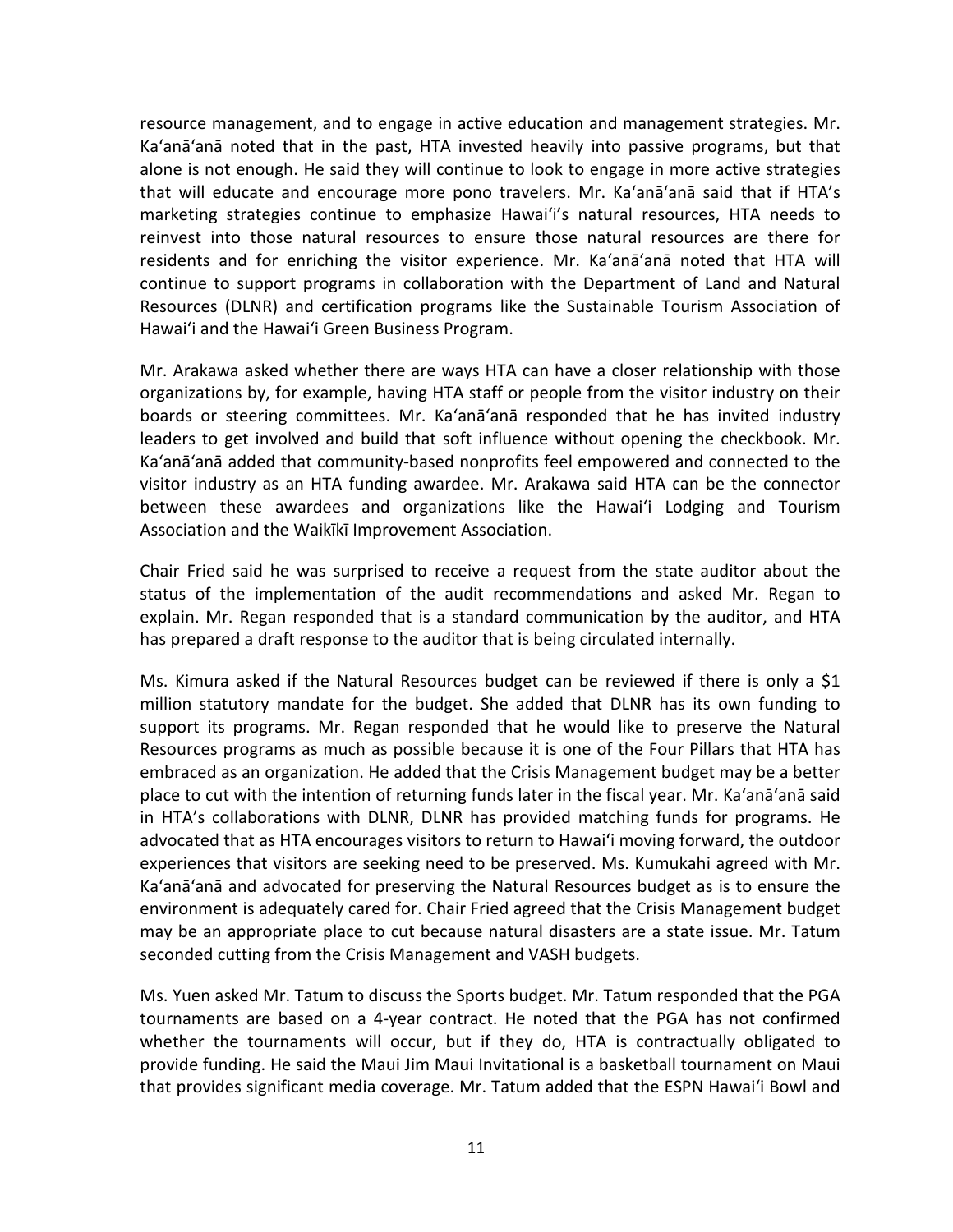the Diamond Head Classic also provide significant media exposure. He said the University of Hawaiʻi (UH) branding partnership and the Polynesian Bowl are likely the most important. However, Mr. Tatum noted that it is unclear whether any of the sporting events will occur. He said he worked with Dave Matlin, UH Athletic Director, on hosting the Mountain West volleyball tournament and supporting a UH women's volleyball trip to Japan, which would provide exposure in Hawaiʻi's major markets. Ms. Yuen responded that given the uncertainty of the sporting events, the Sports budget would be a good place to cut, rather than cutting from HTA's core areas. She noted that programs like the county community action plans represent HTA's direction under the 5-Year Strategic Plan and that HTA wants to support how the counties want to pivot the tourist industry and support programs that are important to the community. Ms. Yuen noted that the sporting events are not within HTA's control, but funds can be returned to the Sports budget should the situation change. Mr. Tatum recommended removing the ESPN Hawaiʻi Bowl and the Diamond Head Classic. He added that if cuts are made to the VASH and Crisis Management budgets, then that would come close to balancing the budget without touching the Community, Natural Resources, or Perpetuating Hawaiian Culture budgets. Ms. Kimura asked if the triathlon and Iron Man have already been cut from the Sports budget. Mr. Tatum responded in the affirmative.

Marc Togashi, HTA Vice President of Finance, suggested that the Board leave at least \$450,000 in the Crisis Management budget. Mr. Regan noted that if the Crisis Management budget is at \$0 as of July 1st, then HTA can no longer support staffing at the airport. He added that if the Board decides to reduce the budget to \$0, he needs to communicate to HIEMA that HTA will no longer provide support at the airports. Mr. Atkins asked how much that support costs per month. Mr. Regan responded that it costs about \$300,000 per month. Mr. Atkins recommended continuing to fund airport staffing for another three weeks to provide HIEMA time to find an alternative source of support. Mr. Atkins asked Mr. Monahan when the PGA will make its final decision regarding the tournaments. Mr. Monahan responded that the situation is fluid. He noted that two PGA tournaments occurred without any issues. He explained that if the tournament loses its sponsor, the PGA will use its best commercial efforts to replace the sponsor. If the PGA is unable to do so, the tournament would be canceled. Mr. Atkins asked what the damages would be if HTA canceled the contract. Mr. Monahan responded that he does not know without reviewing the contract. Chair Fried suggested making a force majeure argument. Gregg Kinkley replied that the force majeure clause in the PGA contract would be inapplicable under these circumstances.

Mr. Rafter asked whether salaries have been reviewed and whether there are open positions that no longer need to be filled. Mr. Regan responded that HTA has three open positions that were removed from the budget.

Chair Fried recognized Ms. Anderson to present on the community recovery plans. Ms. Anderson said the initiative will be a collaborative effort between HTA, the counties, the Offices of Economic Development, HVCB Island Chapters, industry leaders from the visitor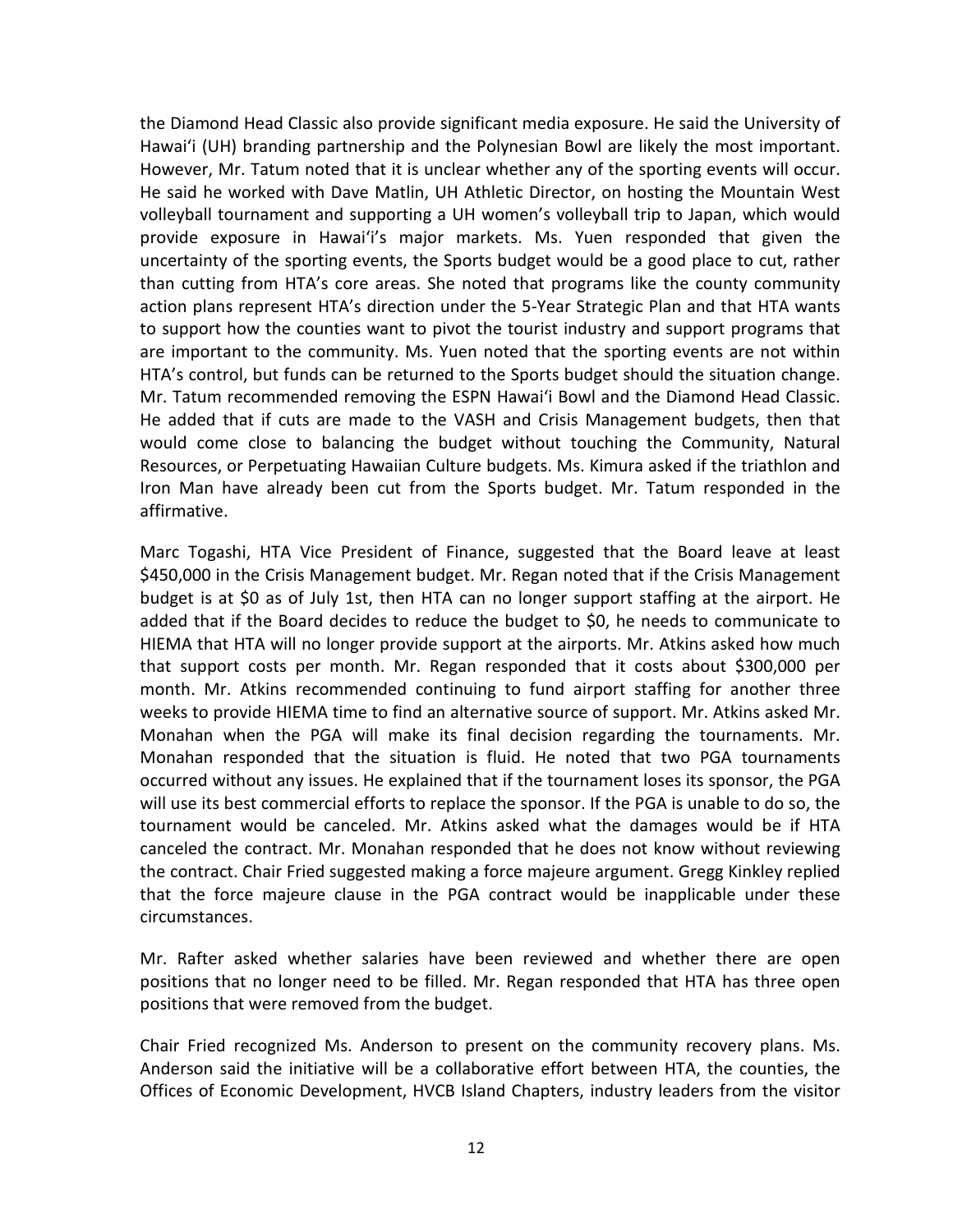industry and other sectors, and the community. She said the goal is to find the appropriate balance between the economic benefits of tourism and the impact on local services, natural and cultural resources, and residents' quality of life. Ms. Anderson noted that the end result would be a collaborative destination management action plan for each county, which would create opportunities for resident engagement in tourism development, establish better systems for destination management, and improve current and develop new tourism products and offerings. She said these efforts would be guided by a fifteen to twenty member steering committee for each county with representation from various sectors of the community. Ms. Anderson noted that the foundation of the destination recovery plans will be based on the 5-Year Strategic Plan and HTA's Four Pillars. She discussed the proposed timeline for the initiative with implementation of the plans by December 2020 or January 2021. Mr. Kam asked whether Maui and Oʻahu can fund the creation of their own county action plans like Kauaʻi and Hawaiʻi Island did. Mr. Kam then asked whether the timeline can be accelerated given the reopening on August 1st. Ms. Anderson responded that Kauaʻi and Hawaiʻi Island already have current strategic plans, whereas Maui and Oʻahu do not and would require more support in that manner. Mr. Kam replied that the City and County of Honolulu has CARES funding. Mr. Arakawa noted that the City and County of Honolulu plans to support industries other than tourism. He added that Oʻahu does not currently have a strategic plan, and the more support HTA can provide, the better. Mr. Kam responded that the City and County of Honolulu has more money than HTA and creating the strategic plan is a function of the Office of Economic Development. He noted that HTA is already providing financial support for implementation of the program. Ms. Yuen said the goal is keep this initiative within HTA control and avoid third party agendas and conflicts that may arise if the process is more within the county's control. She said if the Board promises to reinvest funds back into this program later in the fiscal year, cutting \$100,000 from the implementation budget in addition to the other previously discussed budget cuts would help cover the \$1.5 million shortfall.

Mr. Atkins recommended that if the Board cuts \$100,000 from each county, then HTA should request that each county contribute some of their respective CARES funding because he would like to see this initiative fully funded.

Mr. Kam asked if the goal is to have the strategic plans be HTA-focused, how would HTA's approach to the strategic plans already in place in Kauaʻi and Hawaiʻi Counties be affected. Mr. Arakawa asked whether the facilitative stakeholder meetings on Kauaʻi and Hawaiʻi Island would have a different focus because they already have a strategic plan, whereas Oʻahu and Maui would more or less be starting from the beginning. Ms. Yuen responded in the affirmative and noted that because the strategic plans were drafted pre-COVID, the stakeholder meetings on Kauaʻi and Hawaiʻi Island would be more focused on identifying and prioritizing the steps necessary to restart the tourist industry post-COVID.

Mr. Tatum asked if the \$100,000 reduction would apply to each county. Ms. Yuen responded in the affirmative. Mr. Tatum said the budget would be balanced with reductions in the Community, Sports, and Safety and Security budgets. Chair Fried noted that if money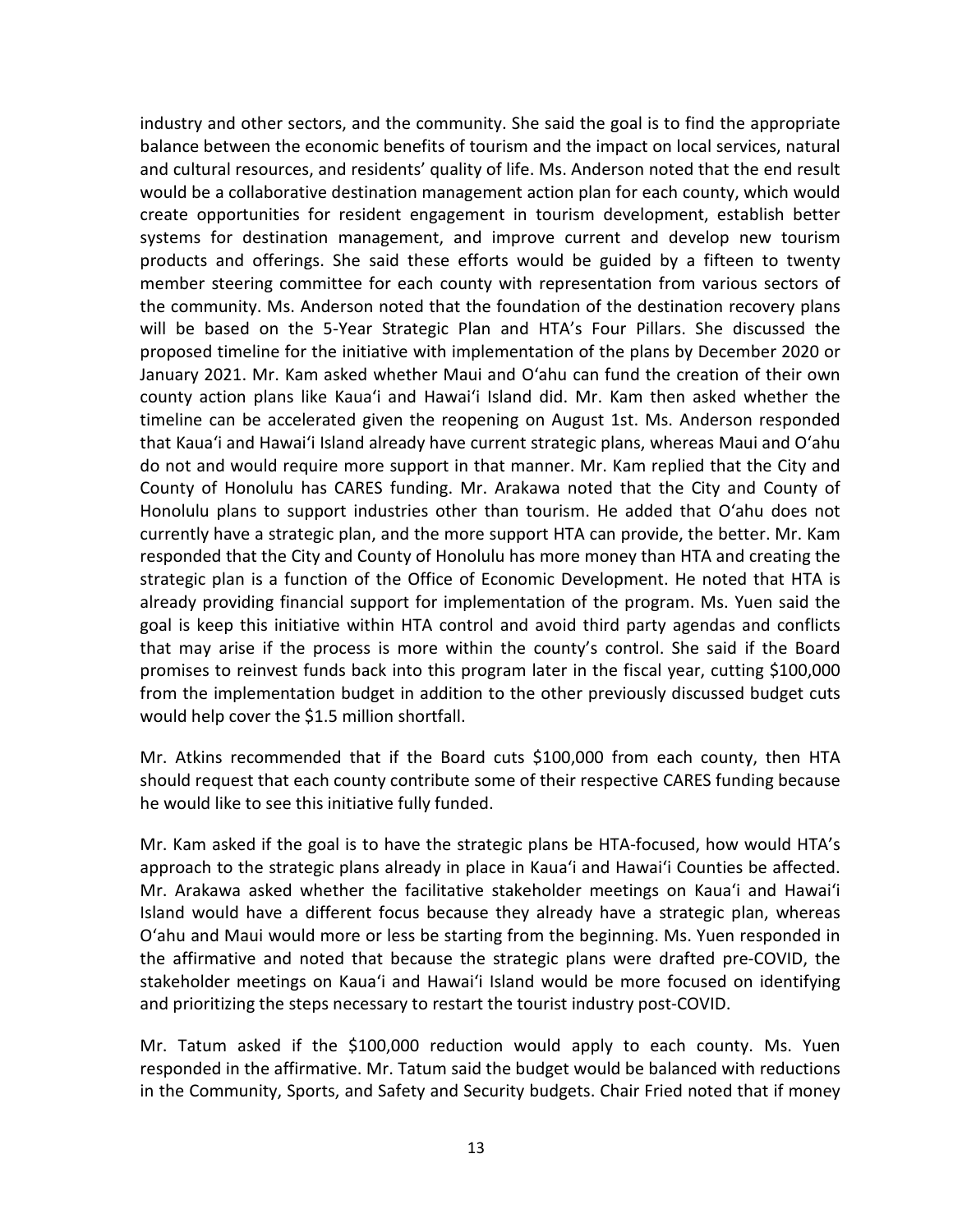comes back into the budget, the cut programs could be funded at a later time. Mr. Regan calculated the changes to the budget and explained that those changes would result in a small budget surplus. Mr. Kam asked which Mr. Tatum would prefer to keep between the Maui Jim Invitational and the Hula Bowl. Mr. Monahan said the Hula Bowl would be the weaker event. Mr. Rafter asked if ESPN would host the Hawaiʻi Bowl without HTA's financial support. Mr. Monahan responded that they would.

Ms. Kumukahi asked how canceling the sporting events would affect the neighbor islands. Mr. Tatum responded that from a community standpoint, teams from the neighbor islands are flown to Oʻahu to participate in clinics and interact with the Polynesian Bowl players.

Mr. Atkins expressed concern about possible negative feedback when this budget is released because a number of set programs that are important to the community will not be line items in the budget.

Mr. Rafter said he believes that everyone is in agreement that the Natural Resources and Perpetuating Hawaiian Culture budgets should not be further reduced. He noted that Hawaiʻi is facing Great Depression level unemployment numbers. He said that if the sporting events do not happen, then that funding should go to HVCB and HTJ because Hawaiʻi needs as many tourists as possible to start coming back. Mr. Rafter asked why HTA is paying \$125,000 for membership in the U.S. Travel Association (USTA). He then asked whether HTA can tell USTA that \$50,000 is all HTA can afford. Mr. Tatum responded that USTA is HTA's lobbying presence in Washington D.C. and then responded that HTA can tell USTA that \$50,000 is all HTA can afford if that is what the Board decides. Mr. Kam agreed with Mr. Rafter and asked how HTA can reinvest in marketing in Hawaiʻi's key markets. Mr. Rafter recommended recycling savings from the Sports budget into the Branding budget.

Chair Fried asked whether HTA is obligated to support staffing at the airports. Mr. Regan responded that HTA has agreements in place to support staffing the airports through the end of July. He noted that if the Board decides to eliminate the funding, he would need to inform HIEMA that it will need to seek financial support from an alternative source. Mr. Tatum added that any funds expended in support of staffing the airports are included in the reimbursement request. Mr. Regan said any reimbursed funds could be reinvested in the HVCB and HTJ marketing campaigns. Mr. Arakawa agreed with Mr. Atkins and said that he supports assisting at the airports for another month during which time HIEMA will need to locate an alternative source of support. Mr. Kam responded that HTA needs to know what the long-term solution is at the airports because that is a critical piece in bringing visitors back to Hawaiʻi. Mr. Tatum replied that in the long-term DOH will take over that function and provide staff, but the question is how quickly that transition will occur. Mr. Chun said it is fair to extend HTA support through July and ask HIEMA what its plans are moving forward. Mr. Regan responded that he would be comfortable having that conversation with HIEMA, and it would provide HIEMA an incentive to accelerate the permanent transition to DOH. Mr. Tatum added that whatever the Board decides needs to be communicated to the Administration so that they understand HTA's position. Mr. Atkins asked whether the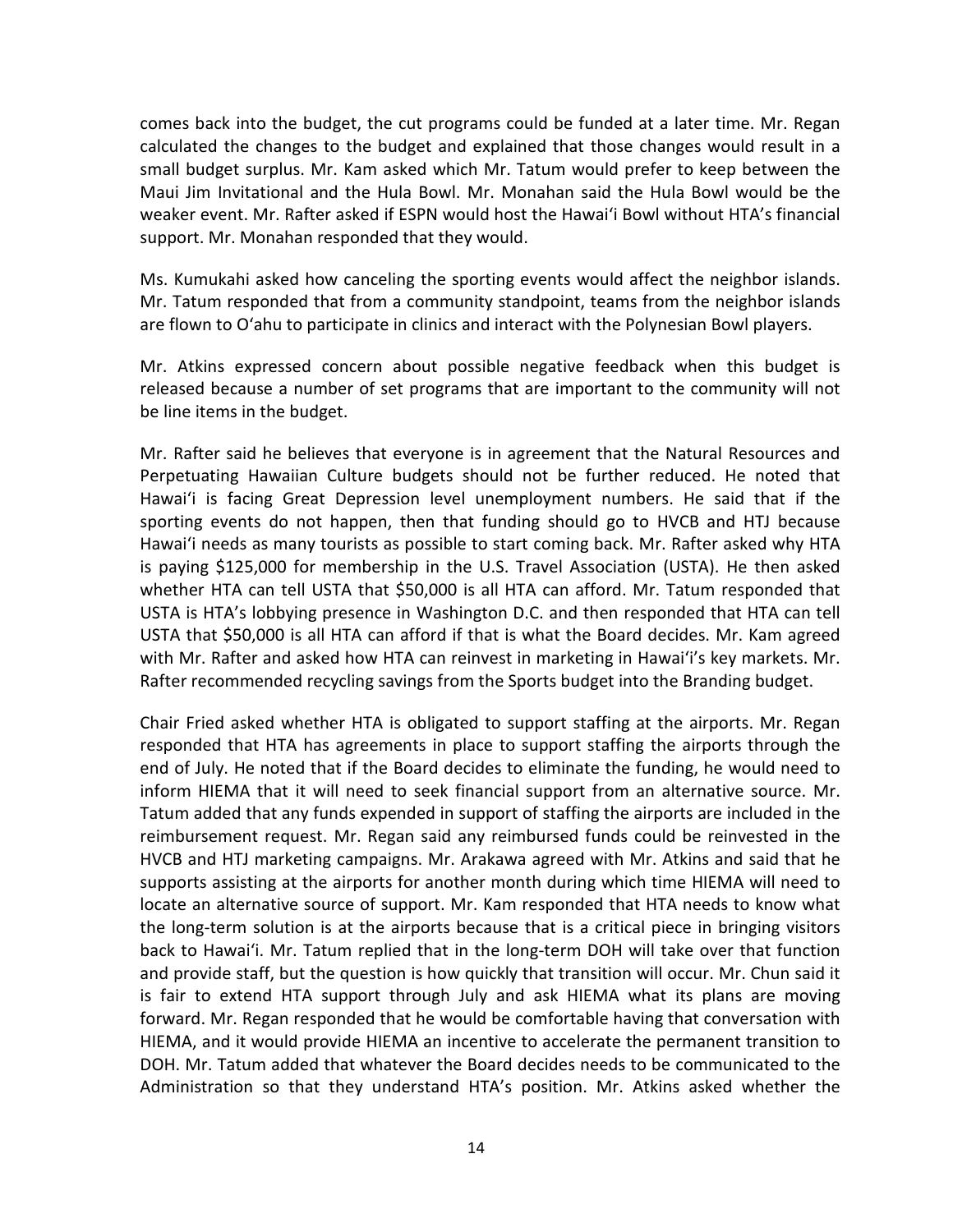reimbursement request includes expenditures through the end of July, to which Mr. Regan responded in the affirmative and that it also includes anticipated expenditures for the call center. Mr. Atkins said it would be fair to continue providing support through July if that is what was included in the reimbursement request.

Mr. Rafter expressed concern that this is not an HTA function and the longer HTA continues to do it, the less inclined another agency will be to take it over. Mr. Regan responded that DOH and DOT have stepped up in the past few weeks about taking ownership of this function moving forward. Mr. Regan added that HTA needs to communicate to the other agencies that its commitment will only extend through July. He noted that HTA stepped up in March because it needed to be done, but this function needs to be transitioned to DOH because HTA is not in the business of running a call center or scanning center. Mr. Atkins recommended approving the current budget, and it can be revisited next month if the \$1.5 million shortfall cannot be addressed. Mr. Sanders responded that with the discussed budget cuts, there is a small surplus. Mr. Tatum summarized the proposed budget cuts from the Sports, Safety and Security, and Community budgets.

Mr. Kam said HTA needs to provide more funding to HVCB and HTJ to bring in as many tourists as possible because the next few months are critical. Mr. Sanders said the only source of flexible funds is the Sports budget because of the uncertainty. He noted that the Perpetuating Hawaiian Culture, Natural Resources, and Community budgets will fund programs that will begin when the new fiscal year starts. Mr. Sanders suggested approving the budget as is and any savings from the Sports budget should be reallocated to Branding. Mr. Kam said the Board needs to give the new CEO flexibility while still operating its programs and investing in Branding to bring visitors to Hawaiʻi in the right way. Chair Fried recommended approving the budget as is and adjusting it as needed moving forward, and HVCB and HTJ can manage with the budget they have for now. Mr. Kam expressed concern about ensuring HVCB and HTJ have the funds they need for the recovery marketing campaigns. Chair Fried responded that if the \$3.3 million reimbursement comes in, the Board can look into supplementing their budgets. Mr. Kam asked Mr. Talwar to share what he presented at the HTA June 24, 2020 Marketing Standing Committee meeting. Mr. Talwar said he requested money from the HTA FY 2020 budget to support the recovery marketing campaign launch for the remainder of the 2020 calendar year. Mr. Atkins expressed concern that if the budget is frontloaded and Hawai'i's reopening is less successful than anticipated, HTA will have budgetary issues for the remainder of the fiscal year. Mr. Tatum said the budget will probably be an agenda item every month in these unprecedented times. Mr. Regan summarized that the Community budget will be reduced by a total of \$400,000, which is the sum of decreasing each county's allocation from \$925,000 to \$825,000, the Sports budget will be reduced by a total of \$550,000, which is the sum of decreasing the Maui Jim Invitational budget from \$50,000 to \$0, decreasing the ESPN Hawai'i Bowl and Diamond Head Classic budget from \$475,000 to \$0, and decreasing the Hula Bowl budget from \$25,000 to \$0, the Safety and Security budget will be reduced by a total of \$650,000, which is the sum of decreasing the VASH budget from \$650,000 to \$500,000 and decreasing the Crisis Management budget from \$850,000 to \$350,000, and the Administrative budget